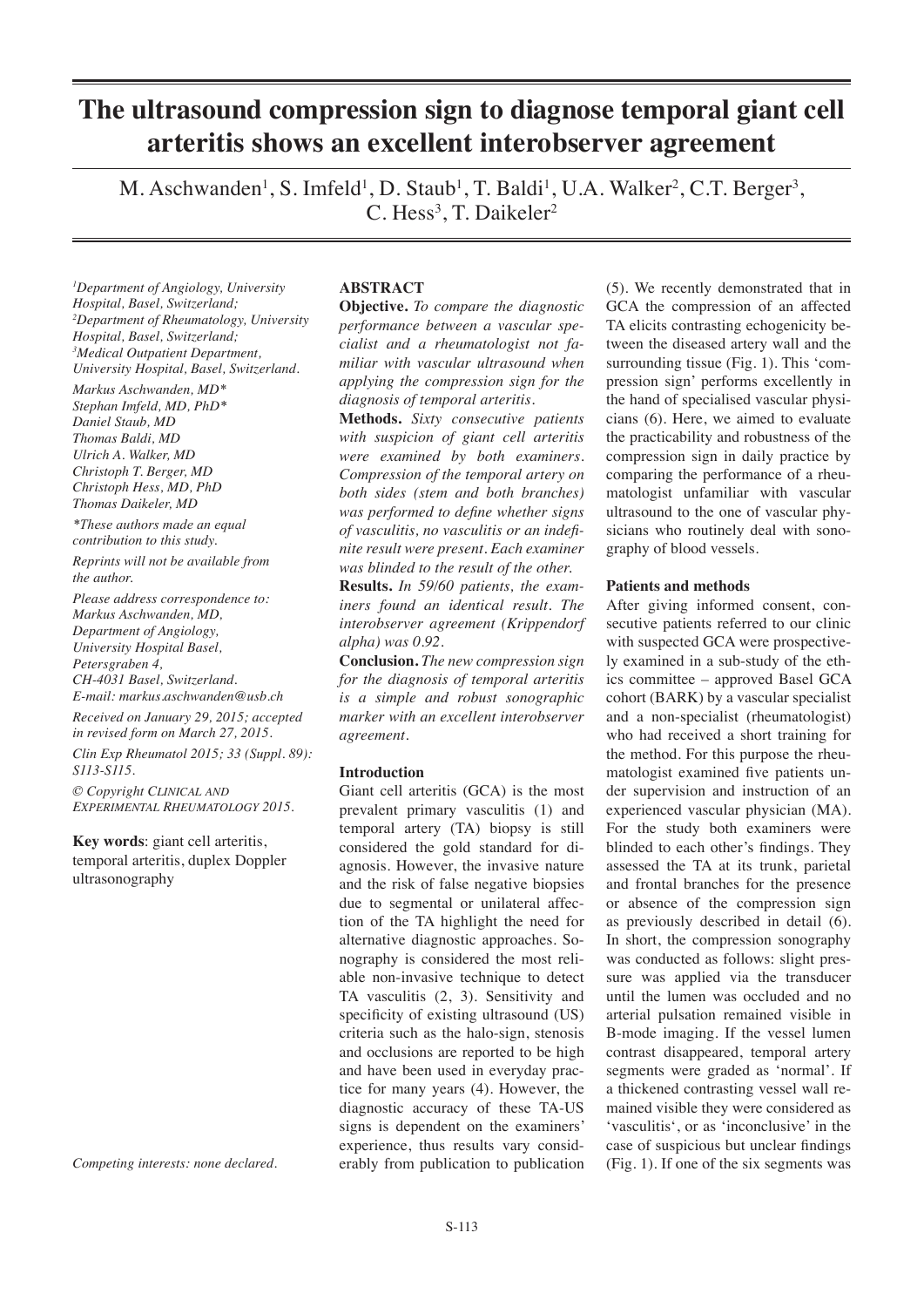

## No compression

compression

**Fig. 1.** Illustration of the compression sign. **A.** Remaining visibility upon transducer imposed compression in a temporal arteritis. **B.** Loss of visibility upon transducer imposed compression in a normal temporal artery. Arrow indicates temporal artery.

#### **Table I.** Patient characteristics.

|                                             | <b>GCA</b><br>$(n=24)$ | non-GCA<br>$(n=36)$    | $p$ -value      |
|---------------------------------------------|------------------------|------------------------|-----------------|
| Female $n$ (%)                              | 14 (58)                | 26 (72)                | $NS*$           |
| Mean age in years (SD)                      | $73 \pm 8$             | $69 \pm 13$            | $NS^{\ddagger}$ |
| Clinical presentation $n(\%)$               |                        |                        |                 |
| Fever                                       | 2(8)                   | $\mathbf{2}$<br>(6)    | $NS^*$          |
| Vision disorder                             | 9(38)                  | 7(19)                  | $NS^*$          |
| Headache                                    | 11(46)                 | 18 (50)                | $NS^*$          |
| Jaw claudication                            | 11(46)                 | 4 $(11)$               | $<0.004*$       |
| Tenderness on scalp                         | 11(46)                 | (11)<br>$\overline{4}$ | $0.002*$        |
| Prominent TA                                | 7(29)                  | $\overline{2}$<br>(6)  | $0.019^{+}$     |
| Polymyalgia                                 | 7(29)                  | 19(53)                 | $0.071*$        |
| Weight loss                                 | 5(21)                  | 5<br>(14)              | $NS^*$          |
| Laboratory values                           |                        |                        |                 |
| Median ESR mm/h [IQR]                       | 54 [44,74]             | 42 [18,60]             | $0.024*$        |
| Median CRP mg/l [IQR]                       | 40 [28,93]             | 12 [5,41]              | $0.002*$        |
| Mean Lc $x109/1$ (SD)                       | $11 + 4$               | $27 + 101$             | $NS^{\ddagger}$ |
| Mean Hb $g/l$ (SD)                          | $131 + 13$             | $120 + 16$             | $0.037*$        |
| Mean Tc $x109/1$ (SD)                       | $405 \pm 108$          | $338 \pm 174$          | $0.018*$        |
| Biopsy performed $n$ (%)                    | $21***$ (88)           | 5(14)                  | $< 0.001$ *     |
| positive                                    | 13                     | $\theta$               |                 |
| Median days on steroids before CDU [IQR]    | $2$ [1,20]             | 2 [0,15]               | $NS^{\ddagger}$ |
| Median days on steroids before biopsy [IQR] | 4 [3,21]               | $5 [0,-]$              | $NS^{\ddagger}$ |
| Median days between CDU and biopsy [IQR]    | 3[1,5]                 | 2[1,2]                 | $NS^{\ddagger}$ |

TA: temporal artery, ESR: Erythrocyte sedimentation rate, CRP: C-reactive protein, Lc: leucocytes, Hb: haemoglobin, Tc: thrombocytes, CDU: colour duplex ultrasound, IOR: inter-quartile range. \*Chi-square test; ‡ Mann-Whitney U-test; † Fisher's exact test; \*\*Three biopsies revealed only a venous segment.

graded as 'vasculitis', the US diagnosis of vasculitis was made. All examinations were performed with an iU22 duplex ultrasound machine (Philips, Best, Netherland) using a high frequency (5- 17MHz) broadband linear transducer. The sequence of examination (rheumatologist or vascular specialist first) was dependent on the availability of the rheumatologist. All examinations took place before TA biopsy. Interobserver agreement between vascular specialists and the rheumatologist was calculated using Krippendorff's alpha (7).

#### **Results**

Sixty consecutive referrals with suspected GCA were included between October 2011 and December 2012. In 24 (40%) of these subjects, the diagnosis of GCA was established based on the ACR criteria (8). In the remaining 36 patients (non-GCA patients) GCA was excluded. Main diagnoses amongst the non GCA patients were polymyalgia rheumatica in 19 patients, headache in 4 patients, arthralgia, optic neuritis, maxillary sinusitis, trigeminal neuralgia and bronchial carcinoma, each in one case. In the GCA group 58% of patients were female compared to 72% in the non GCA group. The mean age at presentation was  $73\pm8$  years and  $69\pm13$ years, respectively. GCA patients presented significantly more often with jaw claudication (*p*<0.004), scalp tenderness (*p*=0.002), and a prominent TA (*p*=0.019). Furthermore, C-reactive protein (CRP) and ESR were higher in the GCA, than in the non GCA patients  $(p=0.002$  respectively  $p=0.024$ ). We found no significant differences between groups with respect to vision impairment, headache, polymyalgia or weight loss. From a total of 18 TA biopsies performed in the GCA patients, 13 revealed vasculitic changes, whereas none of the 5 biopsies performed in the non GCA patients did so. The median number of days [IQR] on corticosteroids before US and biopsy was similar for both groups (Table I). The overall interobserver agreement for 'vasculitis' versus 'no vasculitis' was very high with a Krippendorff's alpha of 0.92. Detailed segmental analysis revealed best agreement in the frontal branch